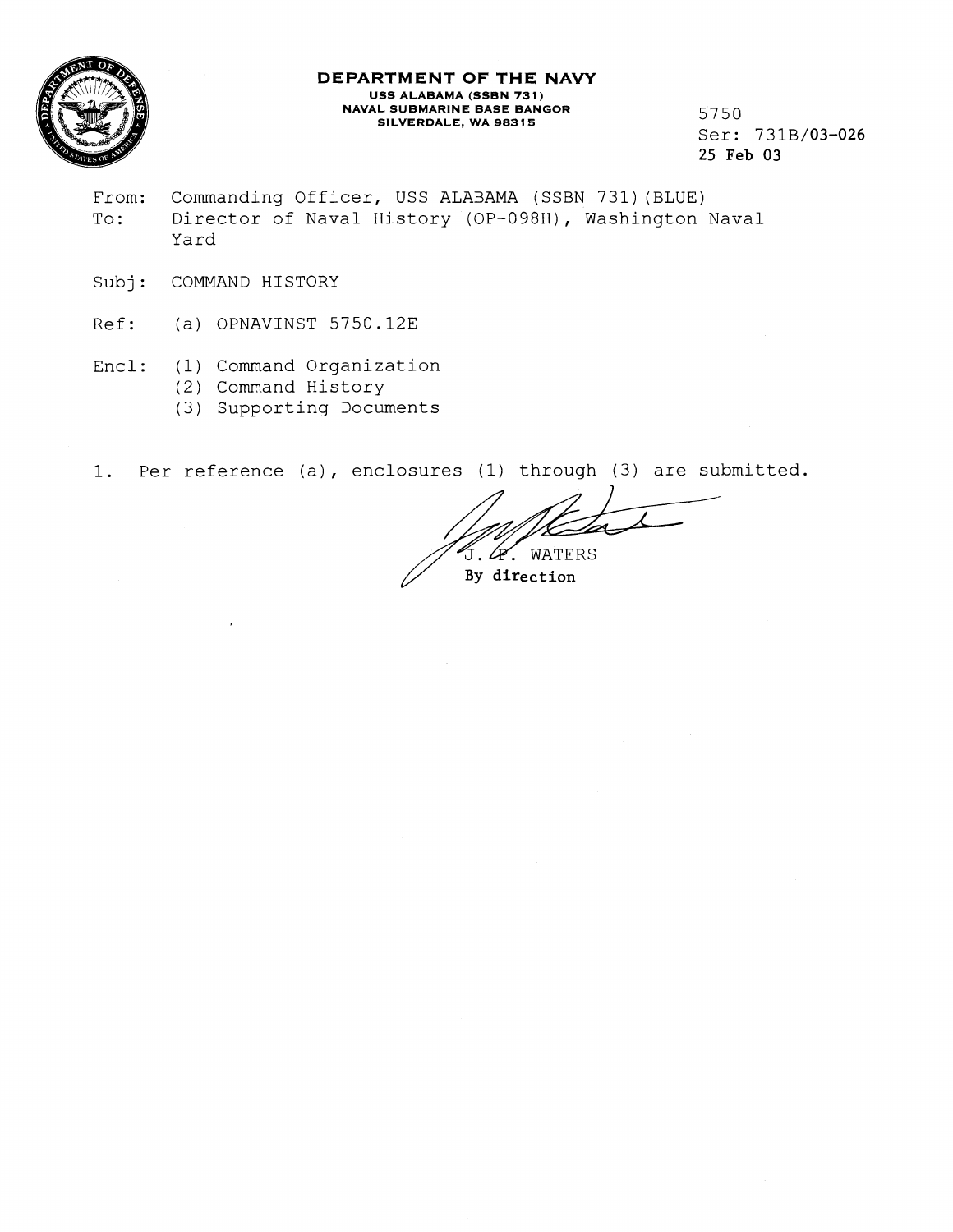

ENCLOSURE (1)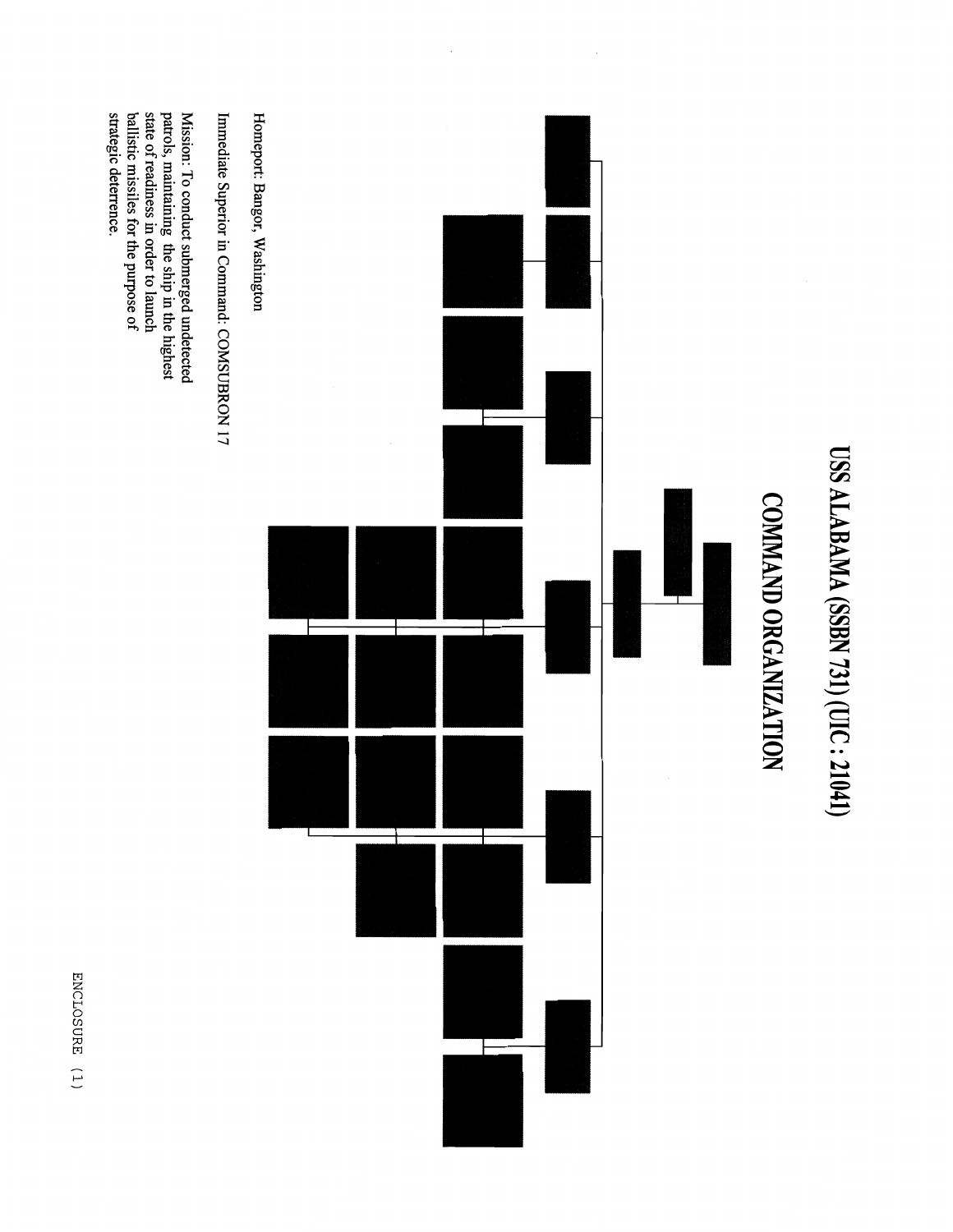## COMMAND HISTORY CHRONOLOGY/NARRATIVE FOR 2002

## DATE EVENT

- 11 JAN 02 Moored at Marginal South, Naval Submarine Base, Bangor, Washington.
- 11 JAN 02 Completed a berth shift to Delta South Pier, Naval Submarine Base Bangor, Washington.
- 12 JAN 02 BLUE crew relieved GOLD crew.
- 12 FEB 02 Underway for Sea Trials at Dabob Bay, Washington.
- 13 FEB 02 Moored at Delta South Pier, Naval Submarine Base Bangor, Washington.
- 14-18 FEB 02 Underway for Patrol 56. Conducted Commanding Officer's Discretionary Training (CODT)
- 19 FEB 02 Completed a PERSTRANS at Sequim, Washington to embark the REFTRA team.
- 22 FEB 02 Completed a PERSTRANS at Sequim, Washington to disembark the REFTRA team.
- 20-21 MAR 02 Conducted a Kilo-Exercise with the USS FLORIDA (SSBN 728)
- 22 MAR 02 Moored at F-12 pier, Pearl Harbor, HI. to offload two MK-48 warshot torpedoes and load five MK-48 exercise torpedoes.
- 25 MAR 02 Completed PERSTRANS vicinity of Pearl Harbor Drydock 4 to embark SRE and TWP teams.
- 25-28 MAR 02 Conducted a Strategic Readiness Evaluation (SRE) and a Tactical Warfare Proficiency (TWP) inspection.
- 28 MAR 02 Moored at F-12 Pier, Pearl Harbor, Hawaii, for port call for crew liberty.
- 04 APR 02 Underway to continue Patrol 56.
- 23 APR 02 Conducted a VIP cruise at Dabob Bay, Washington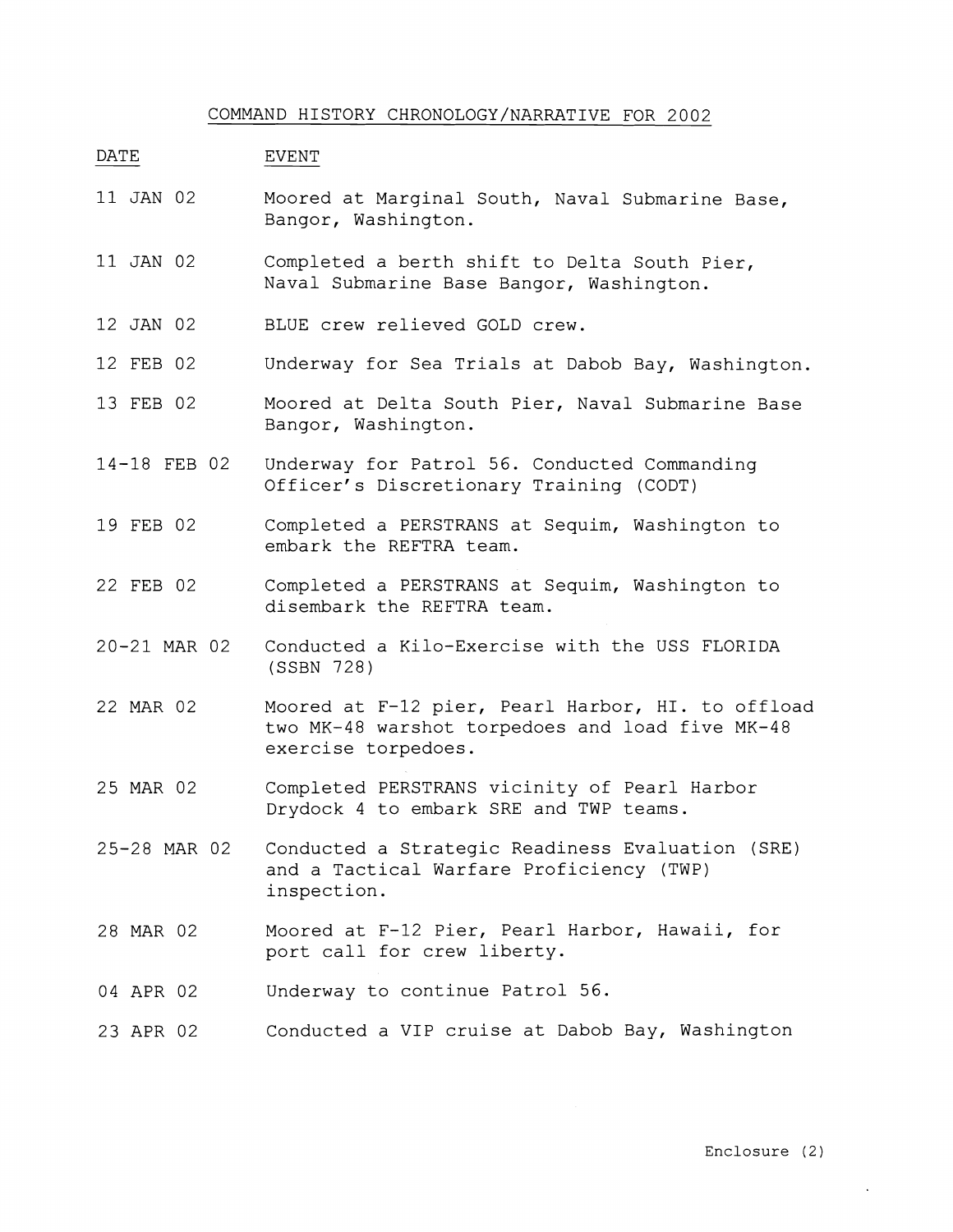COMMAND HISTORY CHRONOLGY/ NARRATIVE FOR 2002 (CONT'D)

DATE EVENT

- 24-25 APR 02 Conducted a Defense Nuclear Surety Inspection/ Augmenting Navy Technical Proficiency Inspection (DNSI/ANTPI) at Bangor, Washington.
- 27 APR 02 Exchange of Command (Gold Crew relieves Blue Crew) .
- 30 APR 02 Conducted REFIT 58.
- 26 MAY 02

03 JUN 02

- 27 MAY 02 Conducted Sea Trials, Dabob Bay, Washington.
- 31 MAY 02- Commanding Officer's Discretionary Time (CODT).
- 03-04 JUN 02 Participated in COMDESRON SINKEX.
- 03-07 JUN 02 Conducted Refresher Training (REFTRA) .
- 09-10 JUN 02 Participated in COMSUBDEVRON FIVE Submarine Exercises.
- 17-19 JUN 02 Conducted Short Notice (Surprise) Operational Reactor Safeguards Examination (ORSE).
- 25-26 JUN 02 Participated in Solar Hawk JUN 2002.
- 26-27 JUN 02 Participated in Polo Hat 02-02.
- 12-17 JUL 02 Participated in COMPTUEX 02-2.
- 15-19 JUL 02 Participated in Career Orientation, Midshipmen (CORTRAMID)/ Professional Training, Midshipmen (PROTRAMID)
- 25 JUL 02- 4 AUG 02 Participated in Fleet Battle Experiment Juliett.
- 05-08 AUG 02 Port Visit, San Diego, California.
- 08-11 AUG 02 Conducted Supply Management Inspection (SMI).